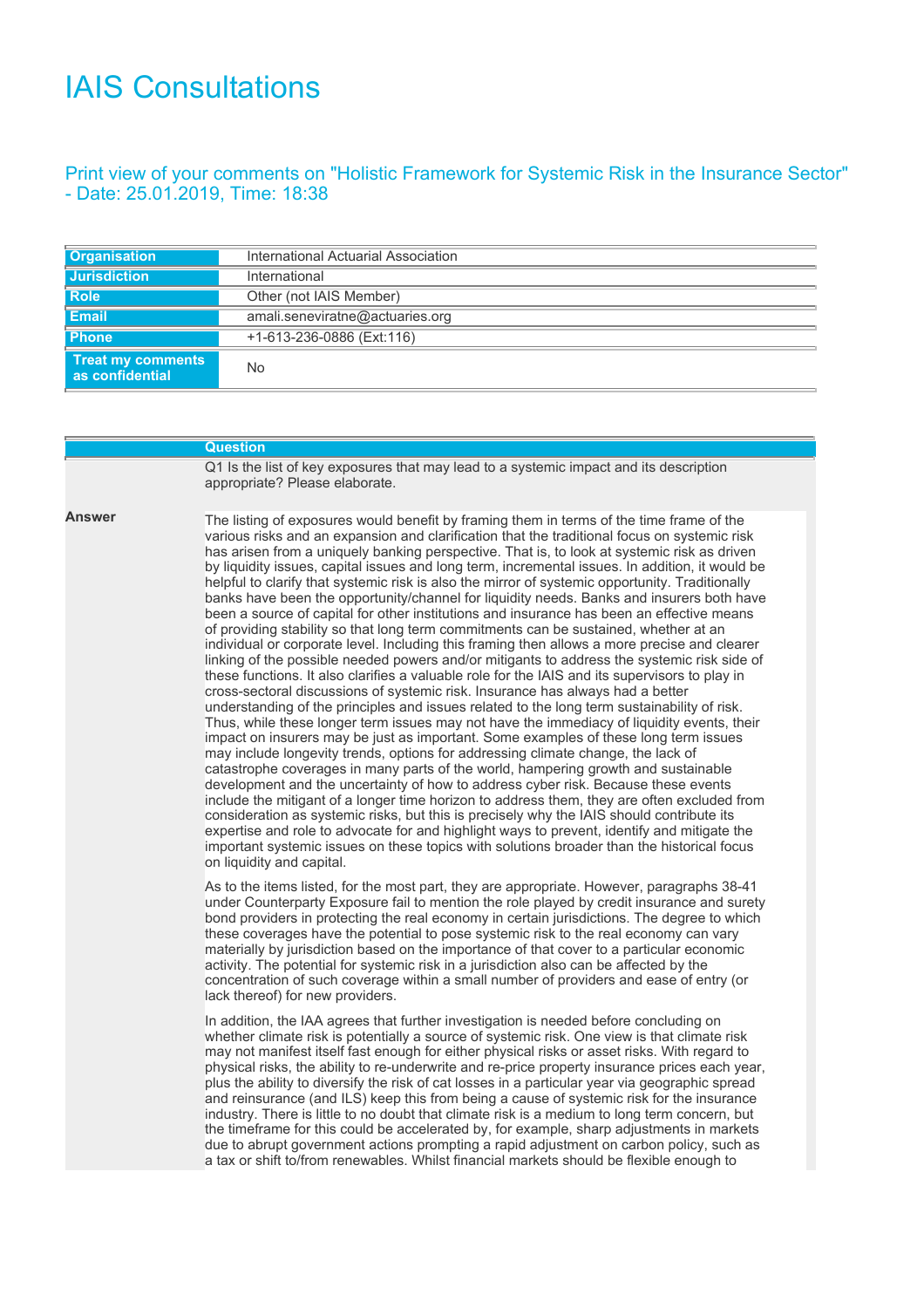|               | adjust to things that take years to develop, sudden changes may be more likely to<br>generate systemic impacts.                                                                                                                                                                                                                                                                                                                                                                                                                                                                                                                                                                                                                                                                                                                                                                               |
|---------------|-----------------------------------------------------------------------------------------------------------------------------------------------------------------------------------------------------------------------------------------------------------------------------------------------------------------------------------------------------------------------------------------------------------------------------------------------------------------------------------------------------------------------------------------------------------------------------------------------------------------------------------------------------------------------------------------------------------------------------------------------------------------------------------------------------------------------------------------------------------------------------------------------|
|               | Q2 Are there any other key exposures that are missing? Please elaborate.                                                                                                                                                                                                                                                                                                                                                                                                                                                                                                                                                                                                                                                                                                                                                                                                                      |
| Answer        | Para 35 speaks of there being two main aspects of interconnectedness, macroeconomic<br>and counterparty exposures. The IAA believes the subsequent text in para 36-40 fails to<br>identify one of the key aspects of interconnectedness - the propagation of risk across<br>sectors or within a financial conglomerate due to misaligned incentives. While para 41<br>makes a brief reference to this aspect of interconnectedness, experience from the last<br>global financial crisis (GFC) indicates how important this was for certain insurers.                                                                                                                                                                                                                                                                                                                                          |
|               | Para 37 speaks only of liability-side macroeconomic exposures. It should be expanded to<br>include the possible build-up of industry significant asset-side exposures due to<br>market/competitive pressures and/or natural but unanticipated industry response to<br>regulatory (e.g. capital) requirements. Two examples affecting life insurers might include<br>the proliferation of mortgage backed securities in the US leading up to the last global<br>financial crisis and more recently the heavy investment by EU insurers in government<br>securities due in part to RBC requirements which then depressed government securities<br>yields. The IAA emphasizes that, in general, insurers have diversified and/or low risk asset<br>portfolios so material systemic risk would most likely to arise only if particular insurers<br>became overweighted in risky, illiquid assets. |
|               | It is very likely that the next crisis will manifest itself in an unexpected fashion. Even if the<br>exposure is one not previously anticipated, having a developed environmental scanning<br>process can help to identify how the markets are evolving and how the markets are<br>assessing, mitigating and transforming risk and liquidity issues. Such knowledge helps<br>supervisors and market participants to identify potential systemic risk issues at an early<br>stage and design appropriate counter-measures such as improved governance, ERM,<br>improved regulatory and supervisory responses. The IAA will discuss this further in the<br>monitoring questions. We believe that supervisors and the insurance industry alike will<br>benefit from a wide sharing of experiences among all insurance sector practitioners<br>regarding possible new systemic risk issues.       |
|               | Q3 Is the description of the transmission channels of systemic risk appropriate? Please<br>elaborate.                                                                                                                                                                                                                                                                                                                                                                                                                                                                                                                                                                                                                                                                                                                                                                                         |
| <b>Answer</b> | No.                                                                                                                                                                                                                                                                                                                                                                                                                                                                                                                                                                                                                                                                                                                                                                                                                                                                                           |
|               | Systemic risk can be formed through the propagation of risk due to misaligned incentives<br>across financial sectors and/or between companies in a financial conglomerate. Systemic<br>risks can be passed to certain insurers from the other financial sectors (e.g. as happened<br>in US mortgage lending and subsequent coverage by mortgage insurers) as well as from<br>insurers to the other financial sectors (e.g. securitization of longevity risk). Neither the text<br>in 2.3 nor the diagram in 2.3.4 (red arrow flows in just one direction, away from insurers)<br>make this distinction.                                                                                                                                                                                                                                                                                       |
|               | A slightly different circumstance which could be relevant is where insurers are unwilling to<br>provide insurance to a certain sector of the market at a price that the potential customers<br>are willing to pay, or can afford, due either to increased uncertainty of the risks involved or<br>an absolute increase in the risk.                                                                                                                                                                                                                                                                                                                                                                                                                                                                                                                                                           |
|               | In addition, as already referenced in the IAA response to Q1, paragraphs 53-57 and Figure<br>1 fail to include the potential for systemic risk arising in a jurisdiction during a financial crisis<br>due to mass defaults from credit insurance counterparties and surety bond principals. Such<br>systemic losses can be a significant strain for monoline insurers. While Figure 1 references<br>export credit insurance, it should also include domestic credit insurance and surety bonds.<br>During the last GFC some markets experienced significant losses to the real economy<br>which also cause stress to credit insurers and surety bond providers.                                                                                                                                                                                                                               |
|               | The IAA also suggests that the last paragraph (lack of available insurance coverage) is an<br>example of a country specific risk rather than a global systemic risk issue. It would not likely<br>be a source of systemic risk to financial markets. Such a situation may have a major impact<br>on a local economy, but it is unlikely to have an impact on global financial markets. For<br>example, if flood insurance costs would lead to abandonment of a flood plain, or fire<br>insurance costs lead to disruption in the market for housing in high fire hazard areas, it<br>would unlikely cause financial market system risk. Impacts on classes of assets can have a<br>far broader impact than those dealing with a more limited geographic area.                                                                                                                                 |
|               | In a similar fashion, the IAIS discussion of "critical functions" with regard to Question 3,                                                                                                                                                                                                                                                                                                                                                                                                                                                                                                                                                                                                                                                                                                                                                                                                  |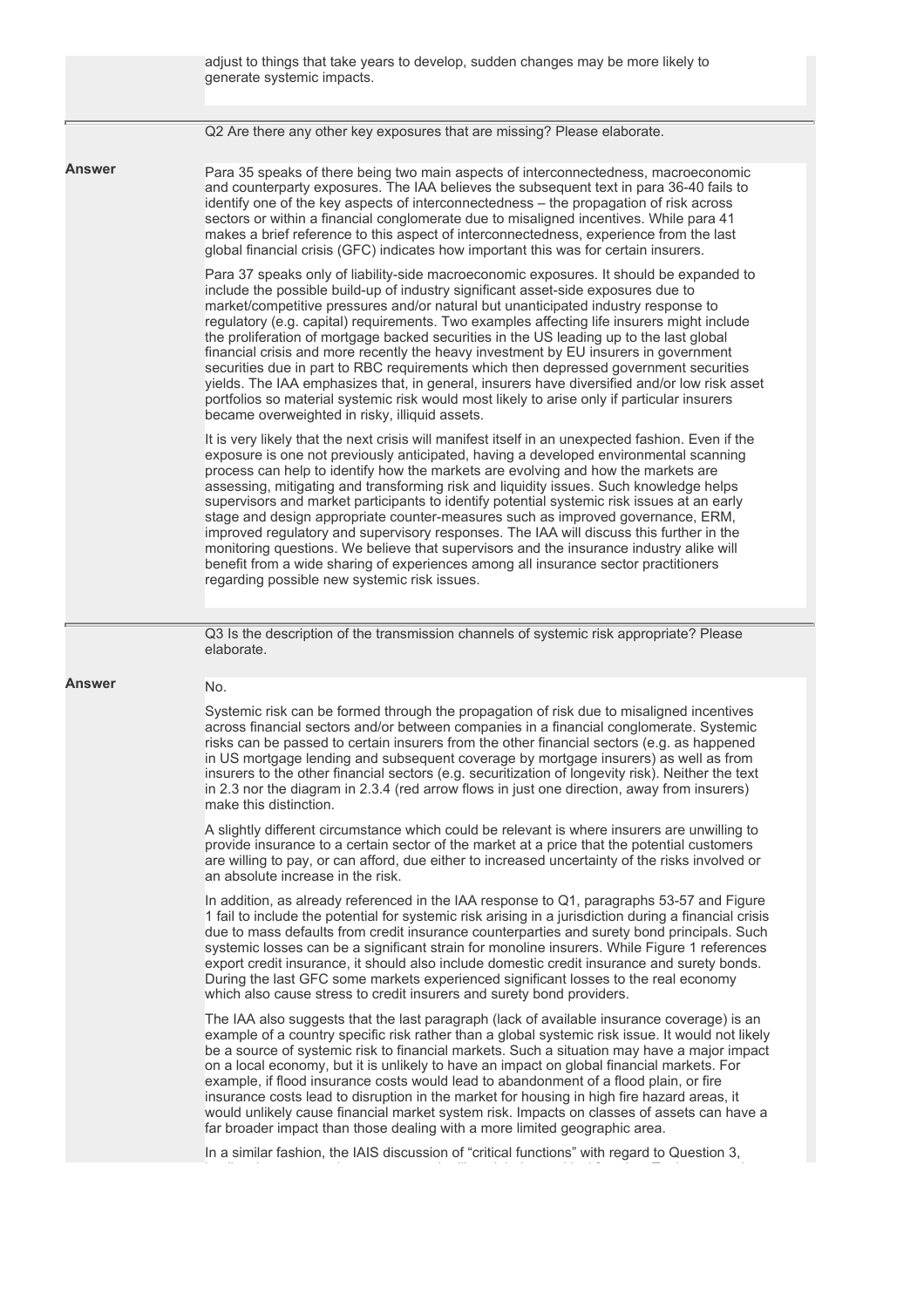|                       | implies that catastrophe coverage or the like might be a critical function. To the extent that<br>the supply of insurance disappears for a material portion of global financial markets in a<br>short period of time, then it may be. The catastrophe example may not be an appropriate<br>one. If the disruption is "highly concentrated" geographically then it is highly unlikely to be<br>globally systemic. It has to be highly concentrated globally to be globally systemic, and this<br>should be clarified in paragraph 57.                                                                                                                                                                                                                                                                                                                                                                                                                                                                                                                                                                                                                                                                                                                                                                                                                                                                       |
|-----------------------|------------------------------------------------------------------------------------------------------------------------------------------------------------------------------------------------------------------------------------------------------------------------------------------------------------------------------------------------------------------------------------------------------------------------------------------------------------------------------------------------------------------------------------------------------------------------------------------------------------------------------------------------------------------------------------------------------------------------------------------------------------------------------------------------------------------------------------------------------------------------------------------------------------------------------------------------------------------------------------------------------------------------------------------------------------------------------------------------------------------------------------------------------------------------------------------------------------------------------------------------------------------------------------------------------------------------------------------------------------------------------------------------------------|
|                       | Q4 Are any key transmission channels missing? Please elaborate.                                                                                                                                                                                                                                                                                                                                                                                                                                                                                                                                                                                                                                                                                                                                                                                                                                                                                                                                                                                                                                                                                                                                                                                                                                                                                                                                            |
| Answer                | The crises due to AIG's credit default swaps, and to Long Term Capital's investments,<br>arose due to high levels of interconnectedness with global implications. In other words, a<br>large number of financial institutions relied on a single counterparty. This is discussed<br>somewhat in paragraph 55, but the discussion about interconnectedness could probably be<br>strengthened.                                                                                                                                                                                                                                                                                                                                                                                                                                                                                                                                                                                                                                                                                                                                                                                                                                                                                                                                                                                                               |
|                       | Q5 Are there any further considerations on Section 2? Please elaborate.                                                                                                                                                                                                                                                                                                                                                                                                                                                                                                                                                                                                                                                                                                                                                                                                                                                                                                                                                                                                                                                                                                                                                                                                                                                                                                                                    |
| Answer                | One concept not covered in the Consultation Document is that for longer term risks, a<br>longer time horizon can be a risk mitigant, as long as short term solvency is not at risk.                                                                                                                                                                                                                                                                                                                                                                                                                                                                                                                                                                                                                                                                                                                                                                                                                                                                                                                                                                                                                                                                                                                                                                                                                        |
|                       | Q6 Do you agree with the proposed scope of application and of the practical application of the<br>proportionality principle as described above? Please elaborate.                                                                                                                                                                                                                                                                                                                                                                                                                                                                                                                                                                                                                                                                                                                                                                                                                                                                                                                                                                                                                                                                                                                                                                                                                                          |
| Answer                | Yes                                                                                                                                                                                                                                                                                                                                                                                                                                                                                                                                                                                                                                                                                                                                                                                                                                                                                                                                                                                                                                                                                                                                                                                                                                                                                                                                                                                                        |
| <b>Answer Comment</b> | However, one possible distinction in the application of proportionality to systemic risk<br>measures is that some measures targeting specific aspects of systemic risk will be best<br>applied to all insurers, regardless of size (e.g. limits on asset classes or types of insurance<br>products etc). On the other hand, other measures may well be focused on<br>insurers/groups/conglomerates that are more complex and require more detailed study of<br>interconnectedness (for example).                                                                                                                                                                                                                                                                                                                                                                                                                                                                                                                                                                                                                                                                                                                                                                                                                                                                                                           |
|                       | Q7 Do you have any other comments on the introductory description of the supervisory policy<br>measures as described in section 3.1? Please elaborate.                                                                                                                                                                                                                                                                                                                                                                                                                                                                                                                                                                                                                                                                                                                                                                                                                                                                                                                                                                                                                                                                                                                                                                                                                                                     |
| Answer                | Only that it would help to clarify which policy measures will be most appropriate (or limited<br>to) events which arise out of liquidity, capital, long term and market innovations. For<br>example, data gathering is the essential power needed to understand long term as well as<br>market innovation/emerging exposures.                                                                                                                                                                                                                                                                                                                                                                                                                                                                                                                                                                                                                                                                                                                                                                                                                                                                                                                                                                                                                                                                              |
|                       | Q8 Do you agree with the above proposal to amend the Standards and Guidance on                                                                                                                                                                                                                                                                                                                                                                                                                                                                                                                                                                                                                                                                                                                                                                                                                                                                                                                                                                                                                                                                                                                                                                                                                                                                                                                             |
|                       | supervisory review and reporting framework? Please elaborate.                                                                                                                                                                                                                                                                                                                                                                                                                                                                                                                                                                                                                                                                                                                                                                                                                                                                                                                                                                                                                                                                                                                                                                                                                                                                                                                                              |
| Answer                | Yes                                                                                                                                                                                                                                                                                                                                                                                                                                                                                                                                                                                                                                                                                                                                                                                                                                                                                                                                                                                                                                                                                                                                                                                                                                                                                                                                                                                                        |
| <b>Answer Comment</b> | Yes, but the wording of the first bullet appears to be focused on a study of past failures (i.e.<br>"assess sources of systemic risk related to failure or distress of individual insurers"). The<br>IAA suggests it is preferable to pattern the language of ICP 24.4 by stating "The supervisor<br>assesses the principal sources of systemic risk and analyses and monitors their actual or<br>potential impact on the financial stability of insurance markets in general and of insurers in<br>particular and takes appropriate action". For example, insurers active in credit insurance in<br>certain jurisdictions are likely to have default data experience which can help to better<br>identify the early onset of troubles in the real economy. More importantly, we recommend<br>that it is the focus on potential impacts due to innovation in the market place that will be of<br>most value to the IAIS. Assessment of liquidity issues is a necessary aspect of supervision,<br>but its significance within the insurance context is of minor importance and can be readily<br>addressed with a modest amount of additional oversight. Understanding the concentration<br>and usage of new assets or products offered through regular use of environmental risk<br>scanning is a fundamental tool to identify and assess preventive or mitigative options<br>before they become a crisis. |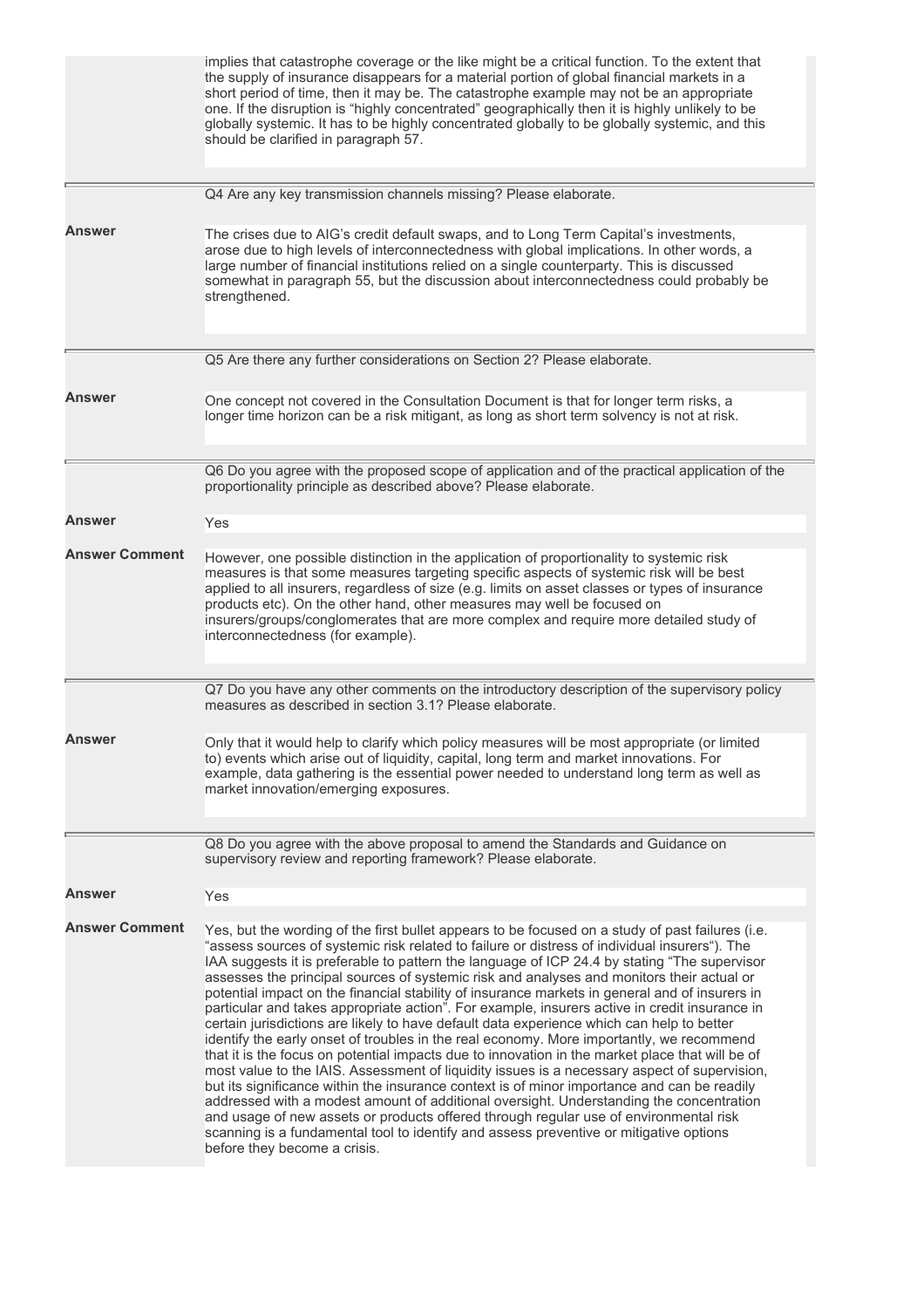|                       | Q9 Do you agree with the above proposal to amend the Standards and Guidance on<br>macroprudential surveillance? Please elaborate.                                                                                                                                                                                                                                                                                                                                                                                                                                                                                                                                                                                                                                                                                                                                                                                                                                                                                                                                                                                          |
|-----------------------|----------------------------------------------------------------------------------------------------------------------------------------------------------------------------------------------------------------------------------------------------------------------------------------------------------------------------------------------------------------------------------------------------------------------------------------------------------------------------------------------------------------------------------------------------------------------------------------------------------------------------------------------------------------------------------------------------------------------------------------------------------------------------------------------------------------------------------------------------------------------------------------------------------------------------------------------------------------------------------------------------------------------------------------------------------------------------------------------------------------------------|
| Answer                | Yes                                                                                                                                                                                                                                                                                                                                                                                                                                                                                                                                                                                                                                                                                                                                                                                                                                                                                                                                                                                                                                                                                                                        |
| <b>Answer Comment</b> | Yes, but (similar to Q8) the wording of the first bullet appears to be focused on a study of<br>past failures (i.e. "assess sources of systemic risk related to failure or distress of individual<br>insurers"). The IAA suggests it is preferable to pattern the language of ICP 24.4 by stating<br>"The supervisor assesses the principal sources of systemic risk and analyses and monitors<br>their actual or potential impact on the financial stability of insurance markets in general and<br>of insurers in particular and takes appropriate action". In addition, the third bullet, in<br>attempting to list various types of counterparty risk fails to indicate the list is a partial one.<br>The list does not include various types of service providers who have the potential to<br>represent substantive counterparty risk. The proposed guidance also fails to mention the<br>interconnectedness risk from counterparties due to misaligned incentives. Finally, in<br>respect of the last bullet, the guidance should expand on what is meant by "sufficient" and<br>how sufficiency should be assessed. |
|                       | Q10 Do you agree with the above proposal to amend the Standards and Guidance on<br>macroprudential surveillance? Please elaborate.                                                                                                                                                                                                                                                                                                                                                                                                                                                                                                                                                                                                                                                                                                                                                                                                                                                                                                                                                                                         |
| Answer                | Yes                                                                                                                                                                                                                                                                                                                                                                                                                                                                                                                                                                                                                                                                                                                                                                                                                                                                                                                                                                                                                                                                                                                        |
| <b>Answer Comment</b> | The IAA notes that a search of the current ICP's for "stress testing" reveals no use of this<br>term in the standards, however the term is used within ICP 8 guidance as an important<br>ERM tool.                                                                                                                                                                                                                                                                                                                                                                                                                                                                                                                                                                                                                                                                                                                                                                                                                                                                                                                         |
|                       | Q11 What should be the role of supervisory stress testing? Please elaborate.                                                                                                                                                                                                                                                                                                                                                                                                                                                                                                                                                                                                                                                                                                                                                                                                                                                                                                                                                                                                                                               |
| Answer                | The structure and design of stress testing depends on the objective. Thus stress tests for<br>purposes of liquidity needs, capital needs and longer term issues may differ on how they<br>rely on top down versus bottom up approaches and their use for numerical or qualitative<br>assessments. For example, Supervisory directed stress testing has at least two purposes,                                                                                                                                                                                                                                                                                                                                                                                                                                                                                                                                                                                                                                                                                                                                              |
|                       | 1. Industry-wide top down testing of sensitivities or risk exposures of concern to the<br>supervisor. While entity specific results are typically kept confidential by the supervisor,<br>when appropriate, it is common for the aggregated results to be made public to help inform<br>and align industry risk management. The IAA suggests that the insurance industry be<br>consulted on the best manner of conducting such stress tests to ensure that practical<br>issues are dealt with before the tests are carried out.                                                                                                                                                                                                                                                                                                                                                                                                                                                                                                                                                                                            |
|                       | 2. Entity specific confidential top down testing of sensitivities or risk exposures of concern to<br>the supervisor that have not already (or suitably) been tested by the entity. Also individual<br>insurers can only second- guess what management actions its peers may be planning in<br>the event of a market-wide stress. The supervisor can assess the realism of these<br>assumptions by reviewing the assumptions and actions used by other insurers in similar<br>situations.                                                                                                                                                                                                                                                                                                                                                                                                                                                                                                                                                                                                                                   |
|                       | 3. Both liquidity and capital needs will be a function of a company's product and<br>organizational structures, so if aggregated ratios or summaries from a factor-based<br>approach are used, there also needs to be an awareness of their shortcomings.                                                                                                                                                                                                                                                                                                                                                                                                                                                                                                                                                                                                                                                                                                                                                                                                                                                                  |
|                       | Q12 Is the development of an Application Paper on macroprudential surveillance deemed<br>useful? Please elaborate.                                                                                                                                                                                                                                                                                                                                                                                                                                                                                                                                                                                                                                                                                                                                                                                                                                                                                                                                                                                                         |
| <b>Answer</b>         | Yes. Given the importance of identifying systemic risk and its trends due to its potential<br>impact on the solvency of certain insurers and segments of the insurance sector, the IAA<br>believes it is very important that insurance supervisors have access to a common set of<br>materials outlining macroprudential surveillance practice. An Application Paper is needed<br>as the techniques are sufficiently different from those typically practised by supervisors in<br>entity-specific supervision. While insurance supervisors in more advanced economies may<br>have well developed macroprudential practices, it is likely that the practices of many<br>insurance supervisors are not yet well developed or integrated with the cross-sectoral<br>supervisors in their jurisdiction. Cross-sectoral cooperation and sharing of macroprudential                                                                                                                                                                                                                                                             |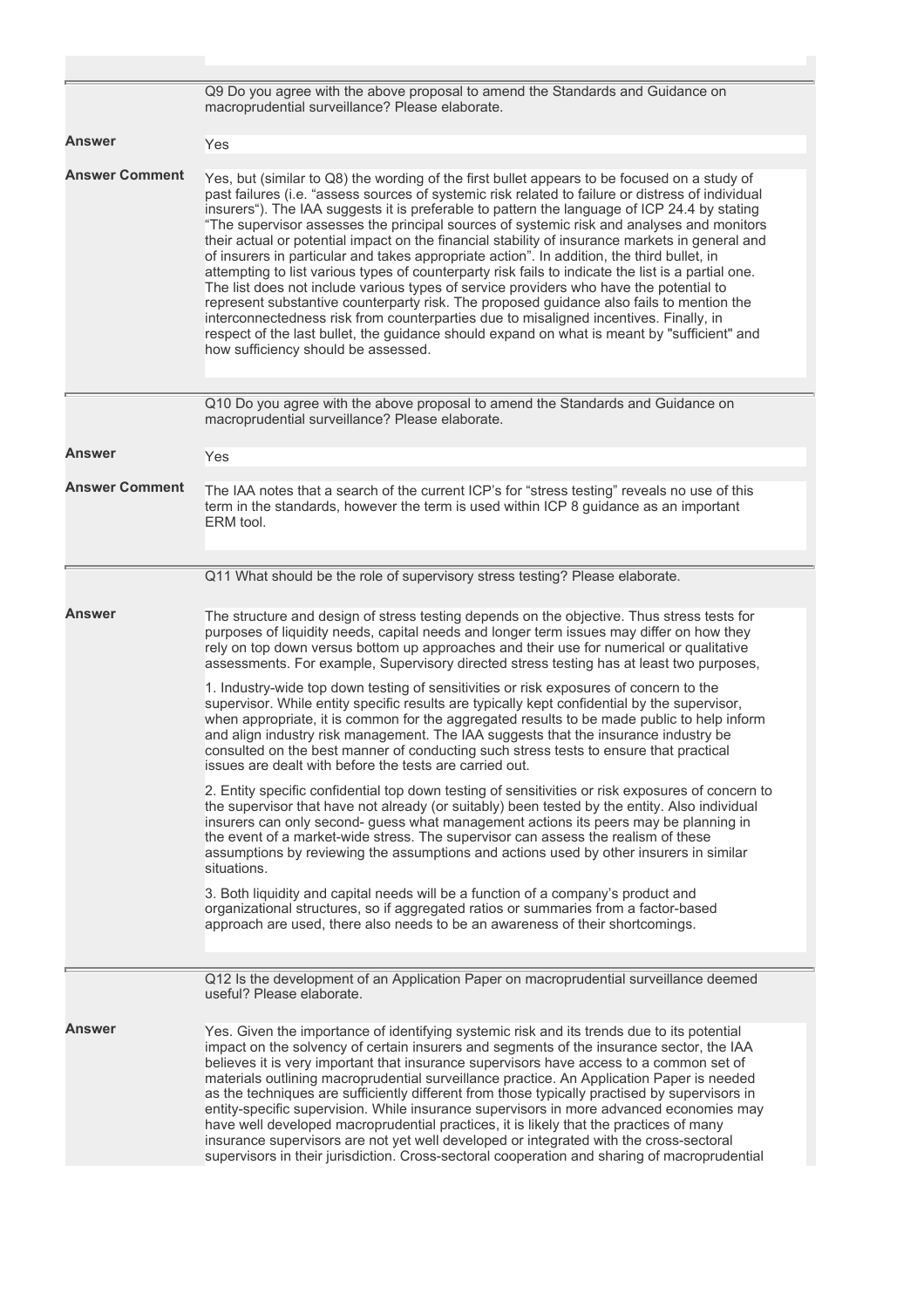|                       | data is vital in the detection of systemic risk affecting insurers and the insurance sector. An<br>Application Paper can assist insurance supervisors with cross-sectoral cooperation by<br>differentiating the nature of systemic risk for insurers versus banks (e.g. longer term nature<br>of some insurer risks as previously discussed in these responses).                                                                                                                                                                                                                                                                                                                                                                                                                                                                                                                                                                                                                                                                                     |
|-----------------------|------------------------------------------------------------------------------------------------------------------------------------------------------------------------------------------------------------------------------------------------------------------------------------------------------------------------------------------------------------------------------------------------------------------------------------------------------------------------------------------------------------------------------------------------------------------------------------------------------------------------------------------------------------------------------------------------------------------------------------------------------------------------------------------------------------------------------------------------------------------------------------------------------------------------------------------------------------------------------------------------------------------------------------------------------|
|                       | Q13 What elements could be addressed in such an Application Paper?                                                                                                                                                                                                                                                                                                                                                                                                                                                                                                                                                                                                                                                                                                                                                                                                                                                                                                                                                                                   |
| Answer                | Among the many elements that could be included in an Application Paper, the IAA<br>suggests the following: • Macroprudential surveillance (MS) provides supervisors with<br>unique insight into the risks faced by insurers and segments of the insurance sector. MS<br>requires supervisors to develop appropriate expertise and skills separate from, but<br>complementary to, that used for entity specific supervision. • MS should incorporate<br>knowledge and insights from many sources such as aggregated insurance sector data,<br>other relevant financial sector data (banking, securities, economic performance etc), all<br>sources of interconnectedness between financial sectors, views of the central bank etc. •<br>MS should involve regular sharing of data and experiences between the financial sectors of<br>the jurisdiction • MS should engage routinely with the insurance industry, especially its<br>CRO's and Actuarial Functions (among others) to gather their views on macroprudential<br>and systemic risk issues. |
|                       | Q14 Are the proposals on macroprudential surveillance as described in section 3.2 appropriate?<br>Please elaborate.                                                                                                                                                                                                                                                                                                                                                                                                                                                                                                                                                                                                                                                                                                                                                                                                                                                                                                                                  |
| <b>Answer</b>         | The IAA believes the proposals as described in section 3.2 (note the CD refers to section<br>3.1) are headed in the right direction although our responses to questions 8-13 and 15<br>provide specific feedback.                                                                                                                                                                                                                                                                                                                                                                                                                                                                                                                                                                                                                                                                                                                                                                                                                                    |
|                       | Q15 What are the expected costs and benefits of the proposals on macroprudential surveillance<br>as discussed in section 3.2?                                                                                                                                                                                                                                                                                                                                                                                                                                                                                                                                                                                                                                                                                                                                                                                                                                                                                                                        |
| Answer                | The hard costs of MS result from the need to retain adequate expertise to carry out the<br>necessary work. Soft costs arise from the need for current supervisory staff focused on<br>entity specific supervision to liaise with MS related analysis. The benefits of MS are<br>improved abilities of the insurance supervisor a) to be proactive with regard to emerging<br>and systemic risks, b) to more effectively carry out risk-based supervision of its insurance<br>entities and c) to coordinate and cooperate with other financial sector supervisors.                                                                                                                                                                                                                                                                                                                                                                                                                                                                                    |
|                       | Q16 Do you agree with the above proposal to amend the Standards and Guidance on ERM?<br>Please elaborate.                                                                                                                                                                                                                                                                                                                                                                                                                                                                                                                                                                                                                                                                                                                                                                                                                                                                                                                                            |
| Answer                | Yes                                                                                                                                                                                                                                                                                                                                                                                                                                                                                                                                                                                                                                                                                                                                                                                                                                                                                                                                                                                                                                                  |
|                       | Q17 Do you agree with the above proposal to apply the more detailed requirements on liquidity<br>planning and management to IAIGs, and other insurers as necessary? Please elaborate.                                                                                                                                                                                                                                                                                                                                                                                                                                                                                                                                                                                                                                                                                                                                                                                                                                                                |
| Answer                | Yes                                                                                                                                                                                                                                                                                                                                                                                                                                                                                                                                                                                                                                                                                                                                                                                                                                                                                                                                                                                                                                                  |
| <b>Answer Comment</b> | Yes, although even for IAIGs there may be a need to apply the requirements in a<br>proportionate manner. The amount of systemic risk faced or generated by an IAIG can vary<br>materially by IAIG based on the business model and markets.                                                                                                                                                                                                                                                                                                                                                                                                                                                                                                                                                                                                                                                                                                                                                                                                           |
|                       | Q18 Do you agree with the above proposal to amend the Standards and Guidance on<br>disclosure? Please elaborate.                                                                                                                                                                                                                                                                                                                                                                                                                                                                                                                                                                                                                                                                                                                                                                                                                                                                                                                                     |
| Answer                | No                                                                                                                                                                                                                                                                                                                                                                                                                                                                                                                                                                                                                                                                                                                                                                                                                                                                                                                                                                                                                                                   |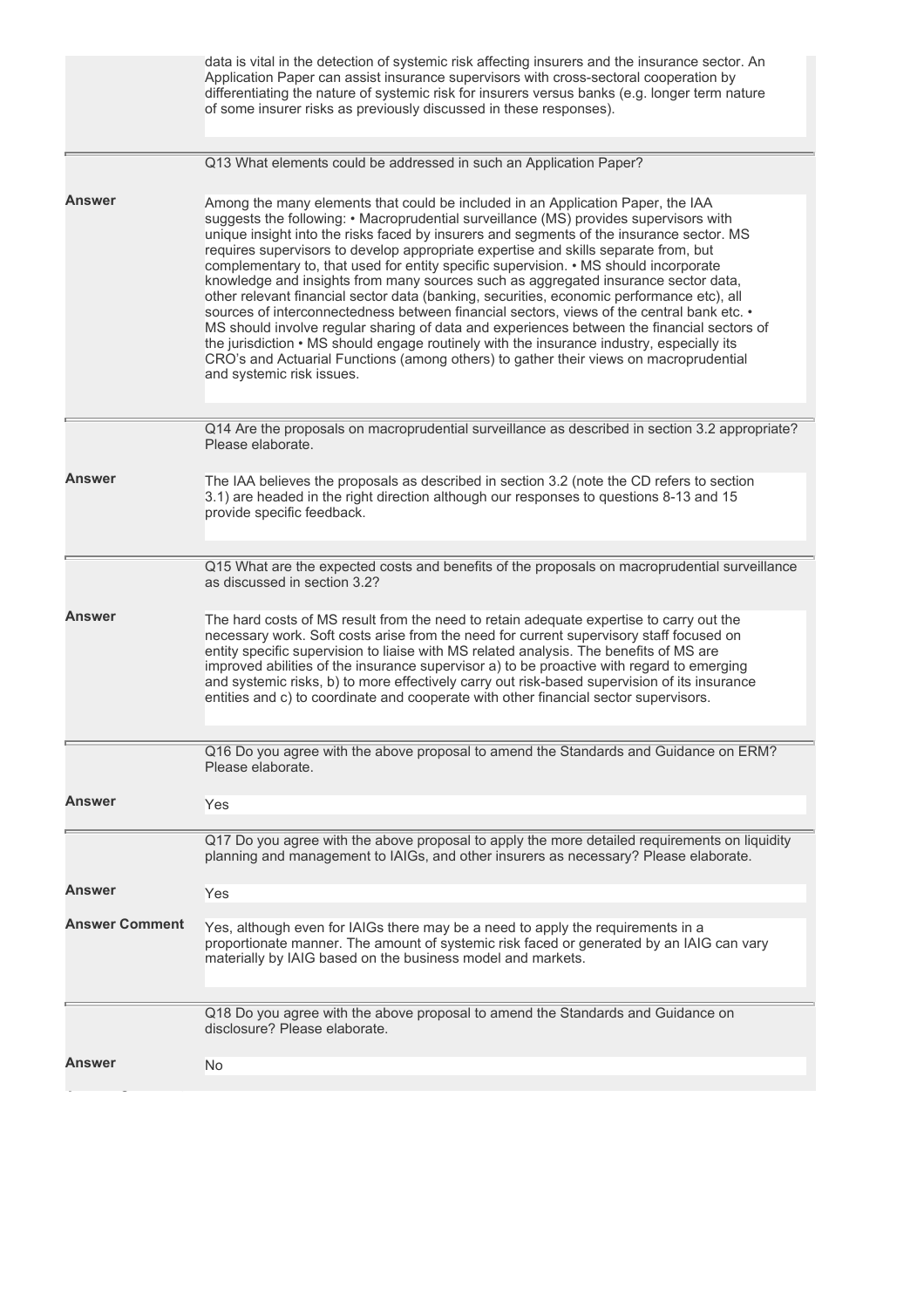| <b>Answer Comment</b> | We believe that the proposal needs further refinement, as, for example, not all insurance<br>policies have surrender values and hence there should be further consideration given to the<br>circumstances under which liquidity risk is deemed to be sufficiently material to warrant full<br>disclosure.                                                                                                                                                                                                                                                                                                                                                                                                                                                                                                                                                                                                                                                                          |
|-----------------------|------------------------------------------------------------------------------------------------------------------------------------------------------------------------------------------------------------------------------------------------------------------------------------------------------------------------------------------------------------------------------------------------------------------------------------------------------------------------------------------------------------------------------------------------------------------------------------------------------------------------------------------------------------------------------------------------------------------------------------------------------------------------------------------------------------------------------------------------------------------------------------------------------------------------------------------------------------------------------------|
|                       | Q19 Taking into account the objective of the public disclosure requirement, should the<br>disclosure of quantitative information receive a higher weight in the supervisory material<br>compared to the qualitative? Please elaborate.                                                                                                                                                                                                                                                                                                                                                                                                                                                                                                                                                                                                                                                                                                                                             |
| Answer                | The IAA supports meaningful disclosure of an insurer's liquidity risk. The IAA believes this<br>can be best achieved through a combination of both quantitative and qualitative<br>disclosures. Undue focus on one without the other is unlikely to be meaningful to the reader<br>of the financial statements.                                                                                                                                                                                                                                                                                                                                                                                                                                                                                                                                                                                                                                                                    |
|                       | Q20 Are the proposals in 3.3.1 on liquidity risk appropriate? Please elaborate.                                                                                                                                                                                                                                                                                                                                                                                                                                                                                                                                                                                                                                                                                                                                                                                                                                                                                                    |
| Answer                | See our response to Question 18.                                                                                                                                                                                                                                                                                                                                                                                                                                                                                                                                                                                                                                                                                                                                                                                                                                                                                                                                                   |
|                       | Q21 Do you agree with the above proposal to amend the Standards and Guidance on<br>macroeconomic exposure and ERM? Please elaborate.                                                                                                                                                                                                                                                                                                                                                                                                                                                                                                                                                                                                                                                                                                                                                                                                                                               |
| <b>Answer</b>         | Yes                                                                                                                                                                                                                                                                                                                                                                                                                                                                                                                                                                                                                                                                                                                                                                                                                                                                                                                                                                                |
| <b>Answer Comment</b> | Yes, the IAA strongly supports the proposal.                                                                                                                                                                                                                                                                                                                                                                                                                                                                                                                                                                                                                                                                                                                                                                                                                                                                                                                                       |
|                       | However, we suggest that the words in the third bullet "as necessary" may be<br>misinterpreted. The placement of the words may allow some non-IAIG's to say that stress<br>testing is not needed. The IAA strongly supports the use of stress and scenario testing in<br>many aspects of an insurer's operations but especially within its ERM function. We<br>therefore support elevation of stress testing from guidance to a standard. The IAA believes<br>that this standard should apply to all insurers but that its application requires the concept of<br>proportionality. Even a small insurer with a solvency risk exposure should feel compelled to<br>perform some form of stress testing as part of prudent ERM. Similarly, some large insurers<br>may not have material embedded guarantees in their products and may need different or<br>perhaps reduced stress testing (i.e., proportional) testing in comparison with another insurer<br>having such guarantees. |
|                       | It needs to be made clear that stress testing as referred to here also includes scenario<br>testing as, as is made clear in various IAA papers (see references below), some may<br>consider stress testing as "simply" referring to uni-variate stresses. The forward-looking<br>aspect of the ORSA, tied to the business strategy, is also important.                                                                                                                                                                                                                                                                                                                                                                                                                                                                                                                                                                                                                             |
|                       | For IAIS reference, the IAA published a number of relevant papers, including Stress Testing<br>and Scenario Analysis (2013), Deriving Value from ORSA - Board Perspective (2015) and<br>Actuarial Aspects of ERM for Insurance Companies (2016). A new IAA paper entitled<br>Stress Testing is expected to be available in early 2019.                                                                                                                                                                                                                                                                                                                                                                                                                                                                                                                                                                                                                                             |
|                       | Q22 Are the proposals in 3.3.2 on macroeconomic exposure appropriate? Please elaborate.                                                                                                                                                                                                                                                                                                                                                                                                                                                                                                                                                                                                                                                                                                                                                                                                                                                                                            |
| Answer                | Yes.                                                                                                                                                                                                                                                                                                                                                                                                                                                                                                                                                                                                                                                                                                                                                                                                                                                                                                                                                                               |
|                       | Q23 Do you agree with the above proposal to amend the Standards and Guidance on<br>counterparty exposure? Please elaborate.                                                                                                                                                                                                                                                                                                                                                                                                                                                                                                                                                                                                                                                                                                                                                                                                                                                        |
| Answer                | <b>No</b>                                                                                                                                                                                                                                                                                                                                                                                                                                                                                                                                                                                                                                                                                                                                                                                                                                                                                                                                                                          |
| <b>Answer Comment</b> | No. While the IAA supports the proposal as stated, there are important elements which are<br>missing. As stated in our response to Q9, "The list does not include various types of service<br>providers who have the potential to represent substantive counterparty riskThe proposed<br>guidance also fails to mention the interconnectedness risk from counterparties due to<br>misaligned incentives."                                                                                                                                                                                                                                                                                                                                                                                                                                                                                                                                                                          |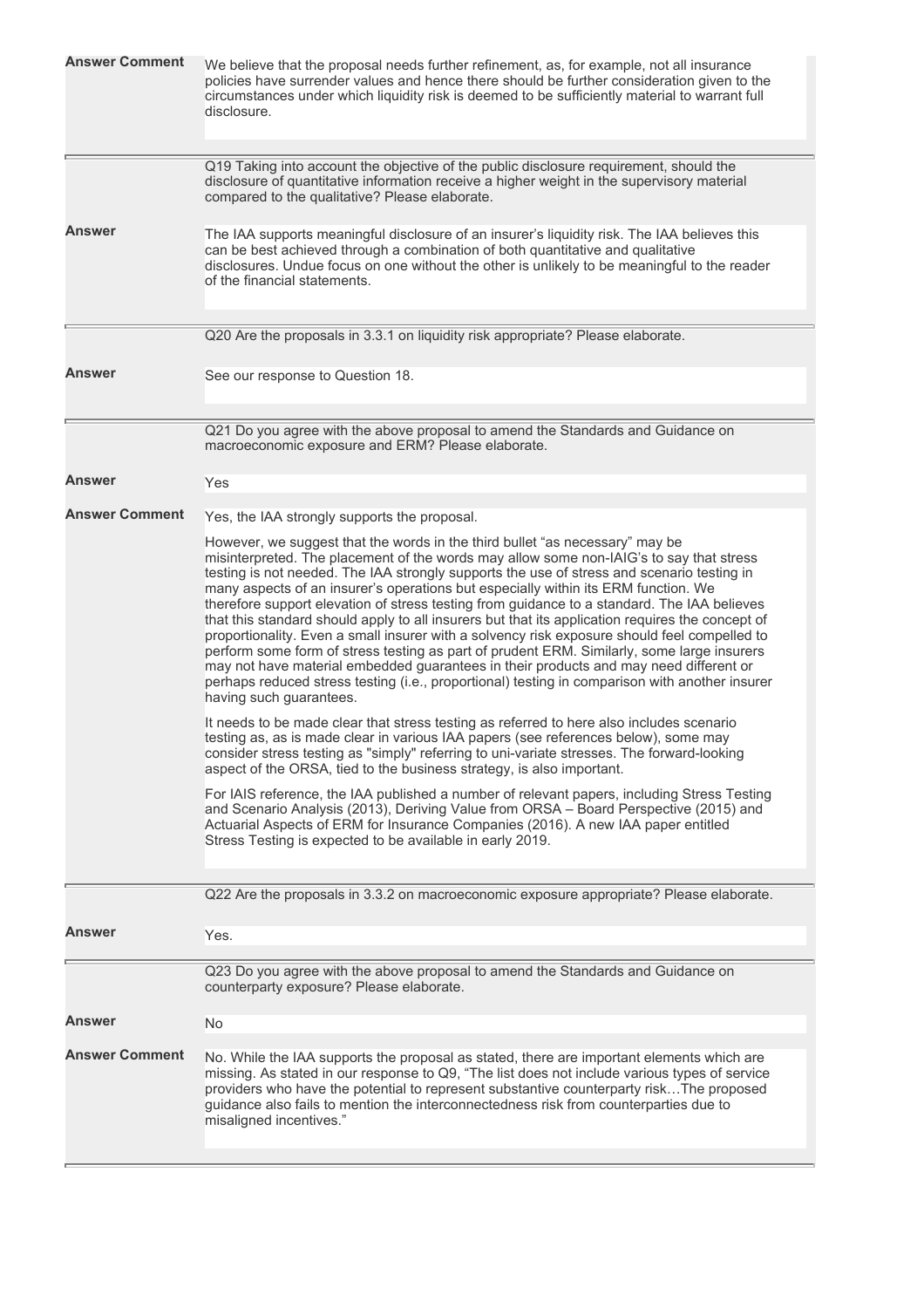|                       | Q24 Are the proposals in 3.3.3 on counterparty exposure appropriate? Please elaborate.                                                                                                                                                                                                                                                                                                               |
|-----------------------|------------------------------------------------------------------------------------------------------------------------------------------------------------------------------------------------------------------------------------------------------------------------------------------------------------------------------------------------------------------------------------------------------|
| Answer                | Yes, recognizing our comment to Q23.                                                                                                                                                                                                                                                                                                                                                                 |
|                       | Q25 What are the expected costs and benefits of the proposals on on-going supervisory policy<br>measures as discussed in section 3.3?                                                                                                                                                                                                                                                                |
| Answer                | The IAA believes that the additional costs from these on-going supervisory measures, for<br>supervisors and insurers, are not likely to be significant if applied in a proportionate<br>manner. The benefits resulting from these measures, for susceptible insurers, are likely to<br>noticeably enhance policyholder protection and reduce supervisory attention that might<br>have been required. |
|                       | Q26 Do you agree with the proposals on supervisory coordination, including CMGs? Please<br>elaborate.                                                                                                                                                                                                                                                                                                |
| <b>Answer</b>         | Yes                                                                                                                                                                                                                                                                                                                                                                                                  |
|                       | Q27 Do you agree with the proposals on recovery planning? Please elaborate.                                                                                                                                                                                                                                                                                                                          |
| Answer                | Yes                                                                                                                                                                                                                                                                                                                                                                                                  |
| <b>Answer Comment</b> | The IAA has comments on recovery planning which are included in its response to the<br>separate Recovery Planning Consultation.                                                                                                                                                                                                                                                                      |
|                       | Q28 Do you agree with the proposals on resolution planning? Please elaborate.                                                                                                                                                                                                                                                                                                                        |
| Answer                | Yes                                                                                                                                                                                                                                                                                                                                                                                                  |
| <b>Answer Comment</b> | We agree that resolution planning can be a useful tool for supervisors as, for example, the<br>work done by GSIIs on resolution planning has often identified barriers to resolution that<br>were not easy to identify ex-ante.                                                                                                                                                                      |
|                       | Q29 Are the proposals as discussed in section 3.4 on crisis management and planning<br>appropriate? Please elaborate.                                                                                                                                                                                                                                                                                |
| Answer                | Yes                                                                                                                                                                                                                                                                                                                                                                                                  |
|                       | Q30 Do you agree with the above proposal to amend the Standard on powers of intervention<br>based on macroprudential surveillance? Please elaborate.                                                                                                                                                                                                                                                 |
| Answer                | Yes                                                                                                                                                                                                                                                                                                                                                                                                  |
|                       | Q31 Do you agree with the above proposal to amend the Standards and Guidance on<br>preventive and corrective measures? Please elaborate.                                                                                                                                                                                                                                                             |
| Answer                | Yes                                                                                                                                                                                                                                                                                                                                                                                                  |
| <b>Answer Comment</b> | Yes, although we recommend a much clearer connection between the sources and types of<br>systemic risk and the measures needed to address them so their triggers can be more<br>appropriately defined.                                                                                                                                                                                               |
|                       | Q32 Are the proposals in section 3.5 on powers of intervention appropriate? Please elaborate.                                                                                                                                                                                                                                                                                                        |
| Answer                | Yes.                                                                                                                                                                                                                                                                                                                                                                                                 |
|                       | Q33 What are the expected costs and benefits of the proposals on powers of intervention in<br>section 3.5?                                                                                                                                                                                                                                                                                           |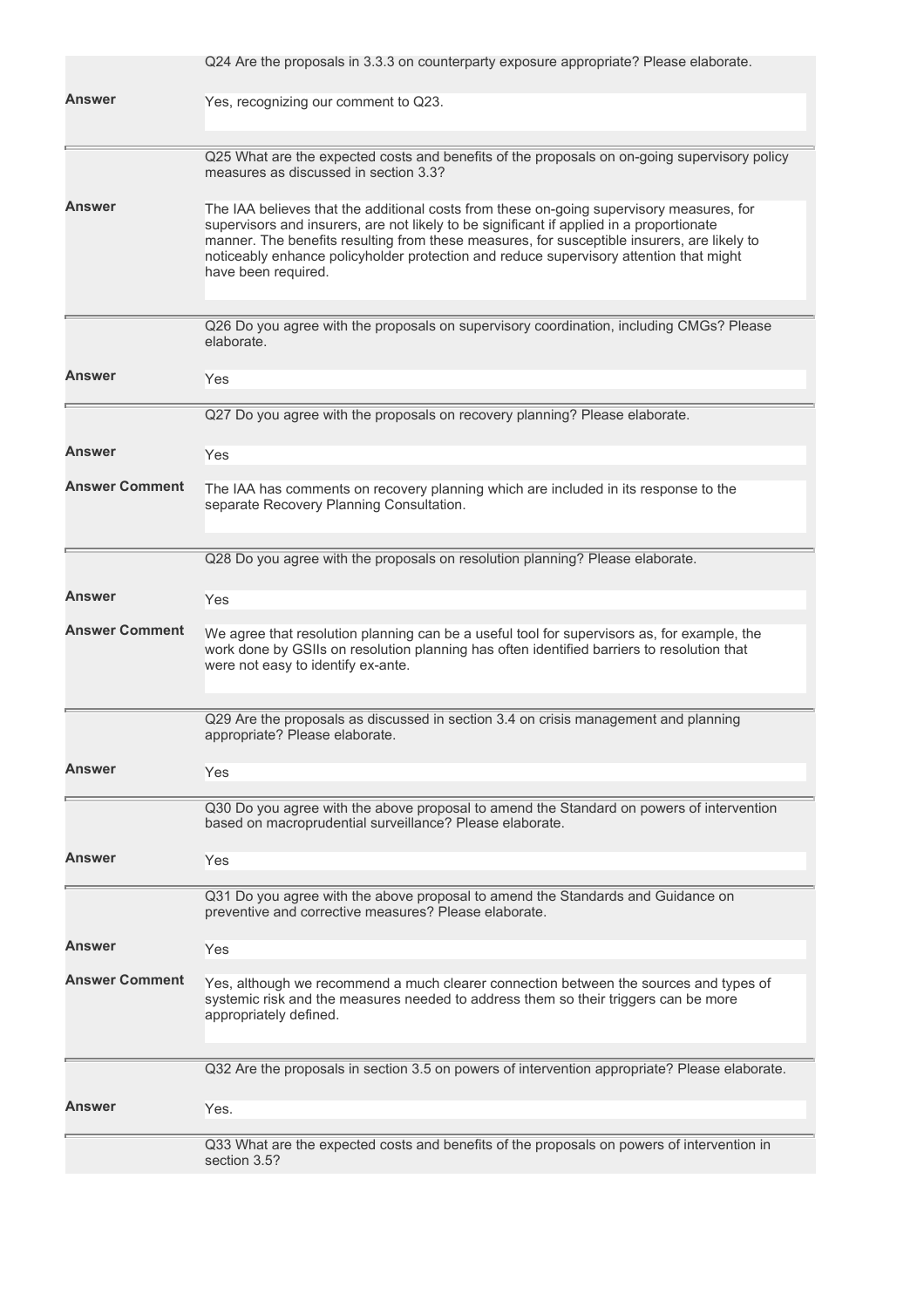| Answer | The IAA notes that the exercise of any power to implement a stay on surrenders may have<br>a cost to the reputation of the insurance industry and may result in conflicting positions<br>between the prudential and conduct supervisors if they are separate.                                                                                                                                                                                                                                                                                                                                                                                  |
|--------|------------------------------------------------------------------------------------------------------------------------------------------------------------------------------------------------------------------------------------------------------------------------------------------------------------------------------------------------------------------------------------------------------------------------------------------------------------------------------------------------------------------------------------------------------------------------------------------------------------------------------------------------|
|        | Q34 Are there any further considerations on Section 3? Please elaborate.                                                                                                                                                                                                                                                                                                                                                                                                                                                                                                                                                                       |
| Answer | The IAA suggest that the proposals put forward are very useful but one potential gap<br>pertains to assessing the significance of interconnectedness risks (within a conglomerate<br>or spillovers between financial sectors). The IAA notes that a number of FSAP reports over<br>the last decade have identified examples of these risks being present and that siloed<br>sectoral supervision inhibited their detection and management. The IAA suggests these<br>IAIS proposals be modified to reinforce the role of insurance supervisors in proactively<br>coordinating with other financial sector supervisors to identify these risks. |
|        | Given the IAA recommendation that insurer systemic risk include the consideration of<br>longer term issues, a necessary additional policy measure may well be to educate<br>legislators and other financial service regulators on the unique aspects of systemic risk for<br>insurers versus banks.                                                                                                                                                                                                                                                                                                                                            |
|        | Q35 Do you agree with the approach to the global monitoring exercise as described above?<br>Please elaborate.                                                                                                                                                                                                                                                                                                                                                                                                                                                                                                                                  |
| Answer | The IAA believes that while the concept of global data monitoring across the entire<br>insurance sector is appealing, its application may be fraught with challenges such as: - the<br>comparability of data which may be subject to varying financial reporting regimes - the<br>comparability of financial products (both assets and liabilities) which may differ in their<br>features across jurisdictions - clear determination of which global data markers will add<br>sufficient value to GWS supervisory decisions to outweigh their collection costs.                                                                                |
|        | It will be important to develop a methodology and approach that defines clearly what data<br>is required and why it is needed. This will enable supervisors to produce data on a broadly<br>consistent basis. The IAA recommends that consideration be given to how this data<br>collection will fit into current data collection efforts, with a goal to maximize efficiencies and<br>leverage wherever possible current data collection efforts.                                                                                                                                                                                             |
|        | Q36 Should the IAIS consider changing the identification process and criteria for the selection<br>of insurers for inclusion in the data assessment? Please elaborate.                                                                                                                                                                                                                                                                                                                                                                                                                                                                         |
| Answer | The IAA suggests that the overall size of an organisation may not appropriately reflect their<br>involvement in potentially systemic activities under the ABA. Therefore it may be more<br>appropriate to develop a high-level screening process, where possible based on existing<br>published data, to identify groups/firms who are most likely to be undertaking material<br>systemic activities before requiring further granular data.                                                                                                                                                                                                   |
|        | Q37 How should these criteria compare to the criteria used to determine whether an insurance<br>group is an IAIG? Please elaborate.                                                                                                                                                                                                                                                                                                                                                                                                                                                                                                            |
| Answer | As outlined above in our answer to 36, all IAIGs should be considered in the initial<br>high-level analysis. But, this should also be done in a manner that recognizes the limited<br>liquidity risk exposures of insurers.                                                                                                                                                                                                                                                                                                                                                                                                                    |
|        | Q38 Are the proposed changes to the Intra-financial assets (IFA) and Intra-financial liabilities<br>(IFL) indicators appropriate? Please explain.                                                                                                                                                                                                                                                                                                                                                                                                                                                                                              |
| Answer | There are many different types of reinsurance and reinsurance assets/liabilities are not<br>always the best indicator of tail risk - for example some forms of credit and catastrophe<br>cover are binary by nature being low risk and hence have low amounts of assets<br>associated with them but can require large amounts of additional resource in the event of a<br>trigger event.                                                                                                                                                                                                                                                       |
|        |                                                                                                                                                                                                                                                                                                                                                                                                                                                                                                                                                                                                                                                |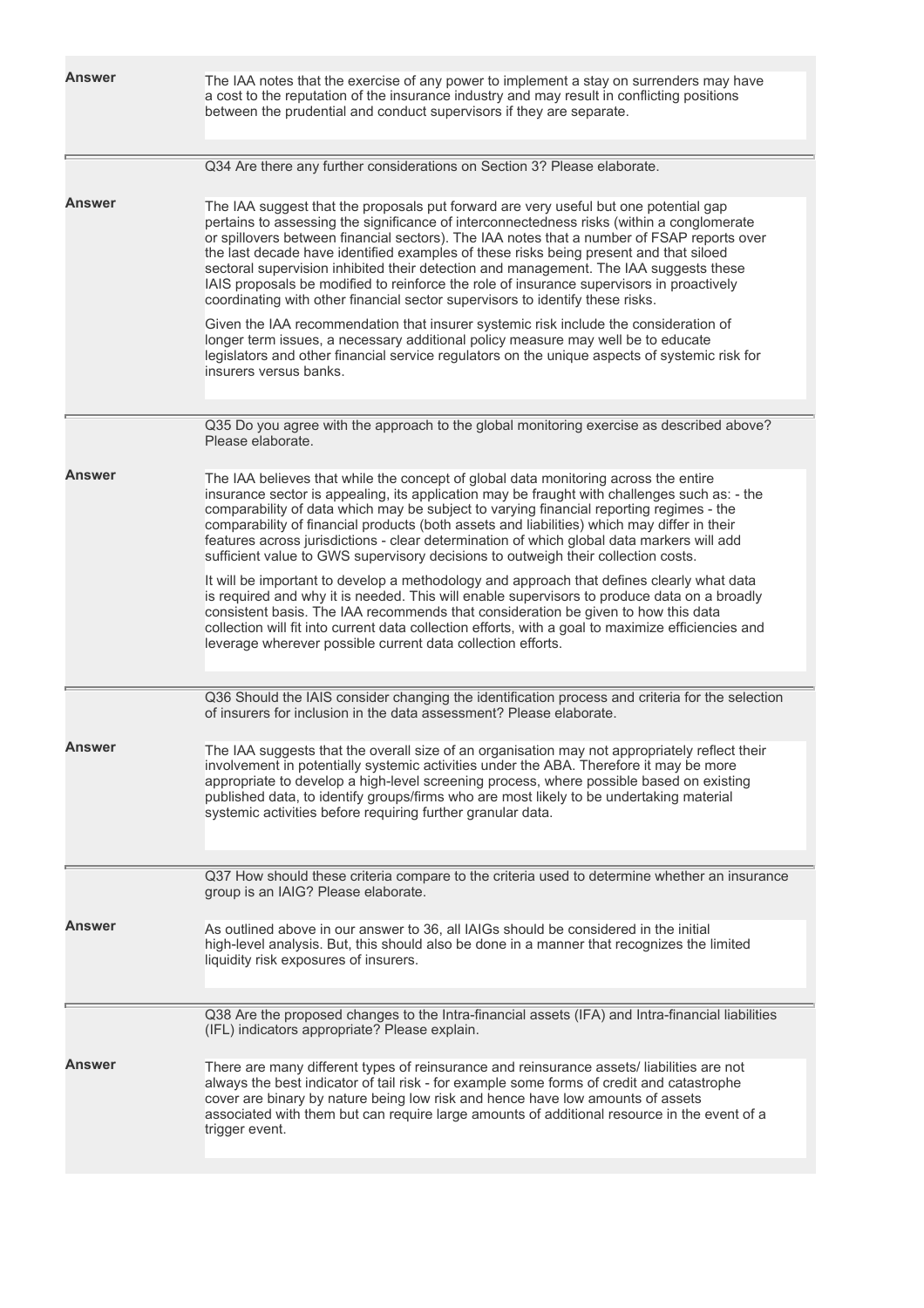|                       | Q39 Are the proposed changes to the Derivatives indicator appropriate? Please explain.                                                                                                                                                                                                                                                                                                                                                                                                                                                                                              |
|-----------------------|-------------------------------------------------------------------------------------------------------------------------------------------------------------------------------------------------------------------------------------------------------------------------------------------------------------------------------------------------------------------------------------------------------------------------------------------------------------------------------------------------------------------------------------------------------------------------------------|
| Answer                |                                                                                                                                                                                                                                                                                                                                                                                                                                                                                                                                                                                     |
|                       | Q40 Are the proposed changes to the Level 3 assets indicator appropriate? Please explain.                                                                                                                                                                                                                                                                                                                                                                                                                                                                                           |
| Answer                |                                                                                                                                                                                                                                                                                                                                                                                                                                                                                                                                                                                     |
|                       |                                                                                                                                                                                                                                                                                                                                                                                                                                                                                                                                                                                     |
|                       | Q41 Are the proposed changes to the Derivatives indicator appropriate? Please explain.                                                                                                                                                                                                                                                                                                                                                                                                                                                                                              |
| Answer                |                                                                                                                                                                                                                                                                                                                                                                                                                                                                                                                                                                                     |
|                       | Q42 Are the proposed changes to the Short term funding (STF) and Liability Liquidity (LL)<br>indicator appropriate? Please explain.                                                                                                                                                                                                                                                                                                                                                                                                                                                 |
| Answer                |                                                                                                                                                                                                                                                                                                                                                                                                                                                                                                                                                                                     |
|                       | Q43 Is the proposal to drop the Non-policy holder liabilities and non-insurance revenues and<br>Turnover indicators appropriate? Please explain.                                                                                                                                                                                                                                                                                                                                                                                                                                    |
| Answer                |                                                                                                                                                                                                                                                                                                                                                                                                                                                                                                                                                                                     |
|                       | Q44 Are the suggested changes to the indicators appropriate in improving the consistency with<br>the banking methodology? Please elaborate.                                                                                                                                                                                                                                                                                                                                                                                                                                         |
| Answer                |                                                                                                                                                                                                                                                                                                                                                                                                                                                                                                                                                                                     |
|                       | Q45 Are the suggested changes to the indicators appropriate in addressing the unintended<br>consequences in the assessment of banking subsidiaries within the Insurance Pool? Please<br>elaborate                                                                                                                                                                                                                                                                                                                                                                                   |
| Answer                |                                                                                                                                                                                                                                                                                                                                                                                                                                                                                                                                                                                     |
|                       | Q46 Are the proposed changes to the weighting scheme appropriate? Please explain.                                                                                                                                                                                                                                                                                                                                                                                                                                                                                                   |
| <b>Answer</b>         |                                                                                                                                                                                                                                                                                                                                                                                                                                                                                                                                                                                     |
|                       | Q47 Do you agree with the move towards a more absolute approach to the assessment of<br>systemic risk stemming from the failure or distress of individual insurers? Please elaborate.                                                                                                                                                                                                                                                                                                                                                                                               |
| Answer                | Yes                                                                                                                                                                                                                                                                                                                                                                                                                                                                                                                                                                                 |
| <b>Answer Comment</b> | The IAA agrees with the move towards a more absolute approach for the reasons given.                                                                                                                                                                                                                                                                                                                                                                                                                                                                                                |
|                       | Q48 Are there other considerations on the cross-sectoral analysis? Please elaborate.                                                                                                                                                                                                                                                                                                                                                                                                                                                                                                |
| Answer                | The IAA is supportive of improved study, tracking etc of financial flows between the<br>financial sectors and that there be improved cooperation and consultation between<br>financial sector supervisors within and across jurisdictions. Siloed financial sector<br>supervision may fail to observe systemic risk building across the financial sectors.<br>Previously, the now disbanded Joint Forum (of the BCBS, IAIS and IOSCO) studied these<br>matters. The IAA welcomes improved cross-sectoral study of systemic risk issues, both<br>short term and long term in nature. |
|                       | Q49 Are there other, additional analyses that the IAIS should apply to support the assessment?<br>Please elaborate.                                                                                                                                                                                                                                                                                                                                                                                                                                                                 |
| Answer                |                                                                                                                                                                                                                                                                                                                                                                                                                                                                                                                                                                                     |
|                       | Q50 Do you agree with the move away from setting a (fixed) threshold that results in a binary<br>classification of insurers as either systemic or not? Please elaborate.                                                                                                                                                                                                                                                                                                                                                                                                            |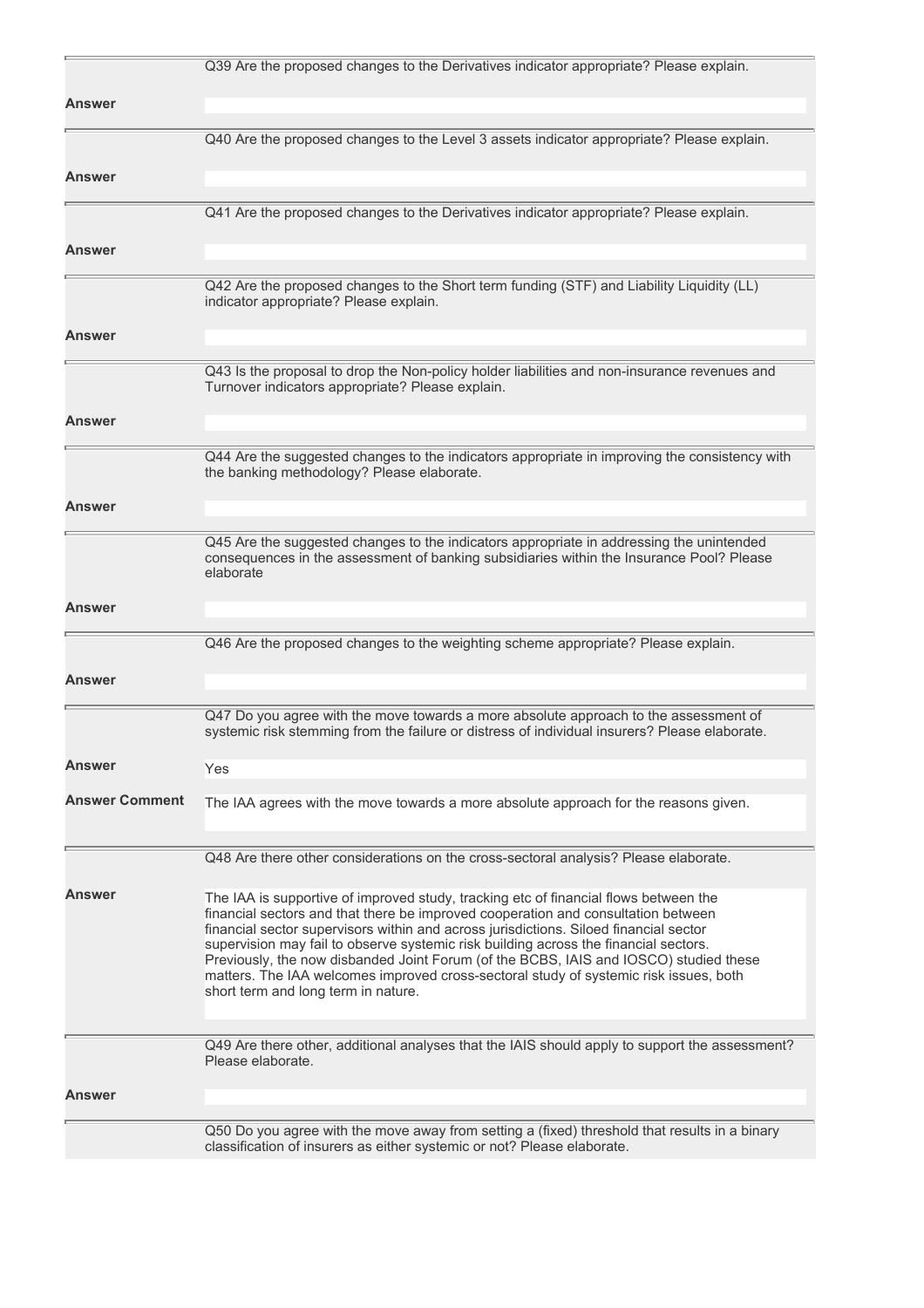| Answer                | Yes                                                                                                                                                                                                                                                                                                                                                                                                                                                                                                                                                                                                                                                                       |
|-----------------------|---------------------------------------------------------------------------------------------------------------------------------------------------------------------------------------------------------------------------------------------------------------------------------------------------------------------------------------------------------------------------------------------------------------------------------------------------------------------------------------------------------------------------------------------------------------------------------------------------------------------------------------------------------------------------|
| <b>Answer Comment</b> | The IAA agrees with move away from a binary classification as it can lead to fairly minor<br>changes in risk exposure or activities to trigger a re-classification, which may or may not<br>reflect systemic risk depending on the subjective design of the scoring mechanism.                                                                                                                                                                                                                                                                                                                                                                                            |
|                       | Q51 Are there any considerations on the criteria that may be used to trigger further analysis or<br>specific discussions within the IAIS? Please elaborate.                                                                                                                                                                                                                                                                                                                                                                                                                                                                                                               |
| Answer                |                                                                                                                                                                                                                                                                                                                                                                                                                                                                                                                                                                                                                                                                           |
|                       | Q52 Do you support the development of a quantitative metric to measure liquidity risk? Do you<br>have suggestions for the development of such a metric?                                                                                                                                                                                                                                                                                                                                                                                                                                                                                                                   |
| Answer                | The IAA is supportive of the value of a liquidity risk metric. It has no specific suggestions for<br>its design at this time but would be pleased to provide advice during its design. Of course,<br>a liquidity risk metric has a different level of meaning and importance for banks, life insurers<br>versus non-life insurers due to the inherent differences between the insurance coverages<br>provided. Thus, there may need to be some nuanced differences or alternative measures<br>based on the fundamental activities and exposures of the entity.                                                                                                            |
|                       | Q53 Are there any other ancillary indicators that the IAIS should consider?                                                                                                                                                                                                                                                                                                                                                                                                                                                                                                                                                                                               |
| Answer                |                                                                                                                                                                                                                                                                                                                                                                                                                                                                                                                                                                                                                                                                           |
|                       | Q54 Are there ancillary indicators that should be dropped?                                                                                                                                                                                                                                                                                                                                                                                                                                                                                                                                                                                                                |
| Answer                |                                                                                                                                                                                                                                                                                                                                                                                                                                                                                                                                                                                                                                                                           |
|                       | Q55 What are the expected costs and benefits of the proposals on individual insurance<br>monitoring as discussed in section 4.1?                                                                                                                                                                                                                                                                                                                                                                                                                                                                                                                                          |
| Answer                |                                                                                                                                                                                                                                                                                                                                                                                                                                                                                                                                                                                                                                                                           |
|                       | Q56 Do you agree that the sector-wide monitoring should have an annual assessment including<br>a possibility for specific, more detailed assessments when needed? Please elaborate.                                                                                                                                                                                                                                                                                                                                                                                                                                                                                       |
| Answer                | Yes                                                                                                                                                                                                                                                                                                                                                                                                                                                                                                                                                                                                                                                                       |
| <b>Answer Comment</b> | The IAA supports sector-wide monitoring however cost/benefit analysis of any data<br>gathering needs to be carefully considered to avoid burdening industry with few visible<br>benefits. There is merit in the two-pronged approach proposed but more importantly the<br>IAA suggests that initially the data gathering begins with a few large markets, with data<br>points readily identified as being useful for analysis and easy to access. As insights are<br>gained and the value of the analysis is confirmed, the data gathering could be expanded in<br>other markets and to other data elements.                                                              |
|                       | Q57 Do you have additional suggestions on how to identify levels and trends for the sector-wide<br>assessment of systemic risk? Please elaborate.                                                                                                                                                                                                                                                                                                                                                                                                                                                                                                                         |
| <b>Answer</b>         | For meaningful study of aggregate jurisdictional data, it may be more useful to gather a)<br>aggregate data on the insurance sector as well as b) data just from the "largest" insurers<br>(i.e. however defined – such as top 10, top 10%, IAIG vs non-IAIG, or those with the<br>largest volumes of certain products or activities, etc.) in order to identify differences by size.<br>Meaningful study of trends will require the gathering of data over a number of prior years to<br>start (e.g. 5 years). This may be a considerable burden on the providers of the data as the<br>same data templates may not have been in place over the entire period requested. |
|                       |                                                                                                                                                                                                                                                                                                                                                                                                                                                                                                                                                                                                                                                                           |